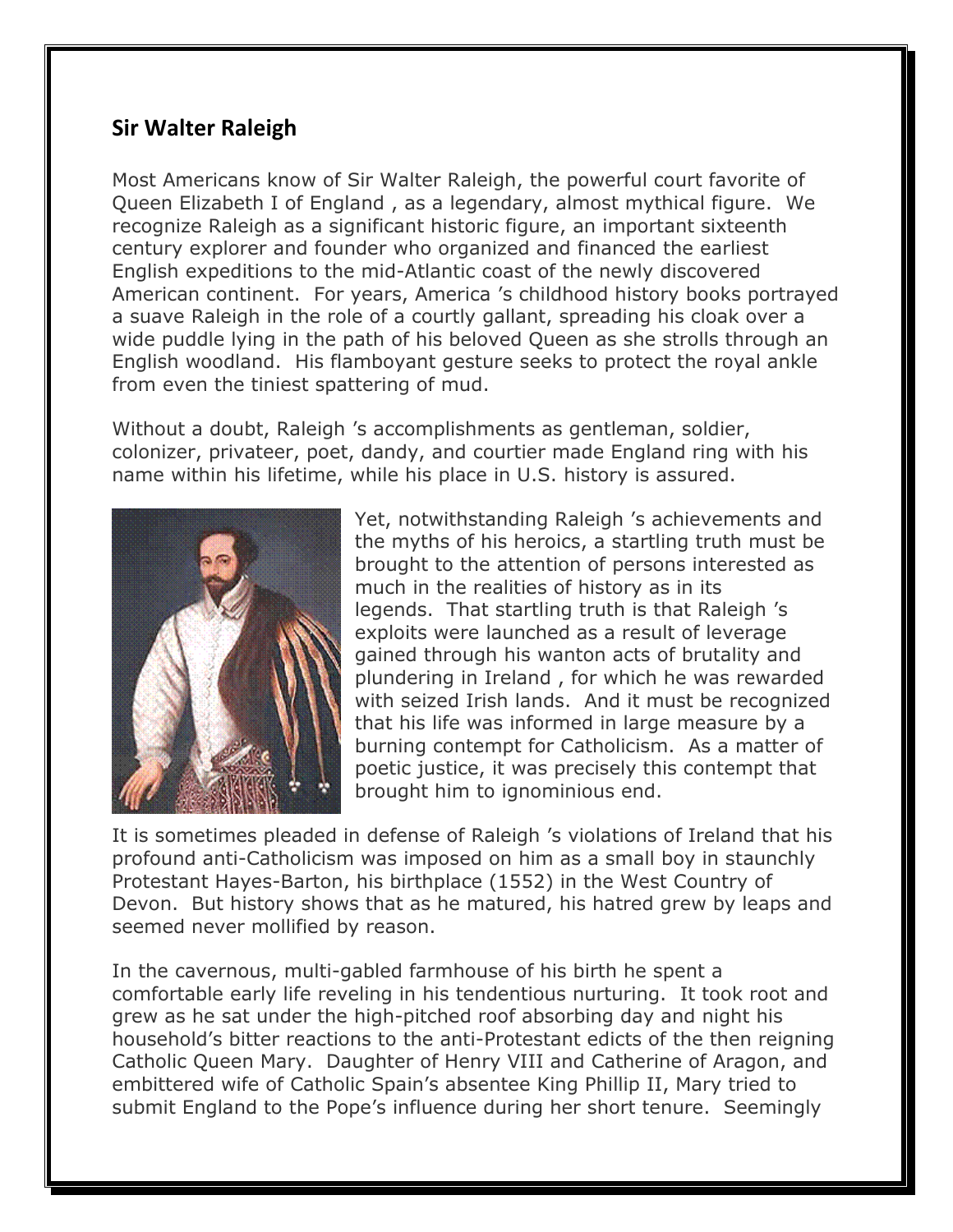turning on her own people, she jailed and executed scores of prominent Protestants on the grounds of heresy. Some of these persons were indirect acquaintances of Raleigh's father. Young Walter developed a permanent loathing of Catholicism at a tender age while listening to his father's condemnations of these jailings and executions.

It comes as no surprise then that, in 1568, when the call went out in Protestant Devon for aid to the flagging Huguenot fortunes in the French religious wars, which had been raging across the Channel, the sixteen-yearold Walter Raleigh eagerly volunteered. He soon joined the body of West Country gentlemen who rallied to board "commission ships" to cross over and fight to the death in aid of their sacred cause.

So it was that the intrepid teenager Walter Raleigh spent four of his formative years fighting with Protestant leader Admiral Coligny, energetically battling Catholics in fierce support of the Huguenot interests. Among the youngest of the participants, Raleigh operated without the official authority and guarantee of the Crown. His reckless ardor in this respect particularly pleased Elizabeth. She recognized that Raleigh and his comrades in the invading volunteer brigade of patriotic English Protestants were risking summary execution as terrorist combatants, if captured.

The 20-year-old warrior returned unscathed from his French adventures well experienced in search and destroy warfare and full of confidence and glory. Thus was the stage set for Raleigh's natural ascendancy to heroic stature, versed and rehearsed as he was in the art of violent engagement of Roman Catholic adherents on their home soil.

In the summer of 1580, Ireland was simmering in discord and discontent.

Elizabeth worried that the implanted Isle's increasing instability (which heretofore had been a mere distraction for her) might soon explode into a major drain on her resources. She discussed with her main advisors the possibility of sending some brigades across to regularize the situation. Raleigh was among those proposed to lead the effort. This idea immediately appealed to the soldier in Raleigh. Given his predilection for enjoying Catholic blood, he saw the island of Ireland beckoning.



Clearly in the eyes of Elizabeth and her coterie, the

dauntless young hero was an ideal choice to be among the leaders in teaching some needed lessons to the unprotestant natives of Ireland, whom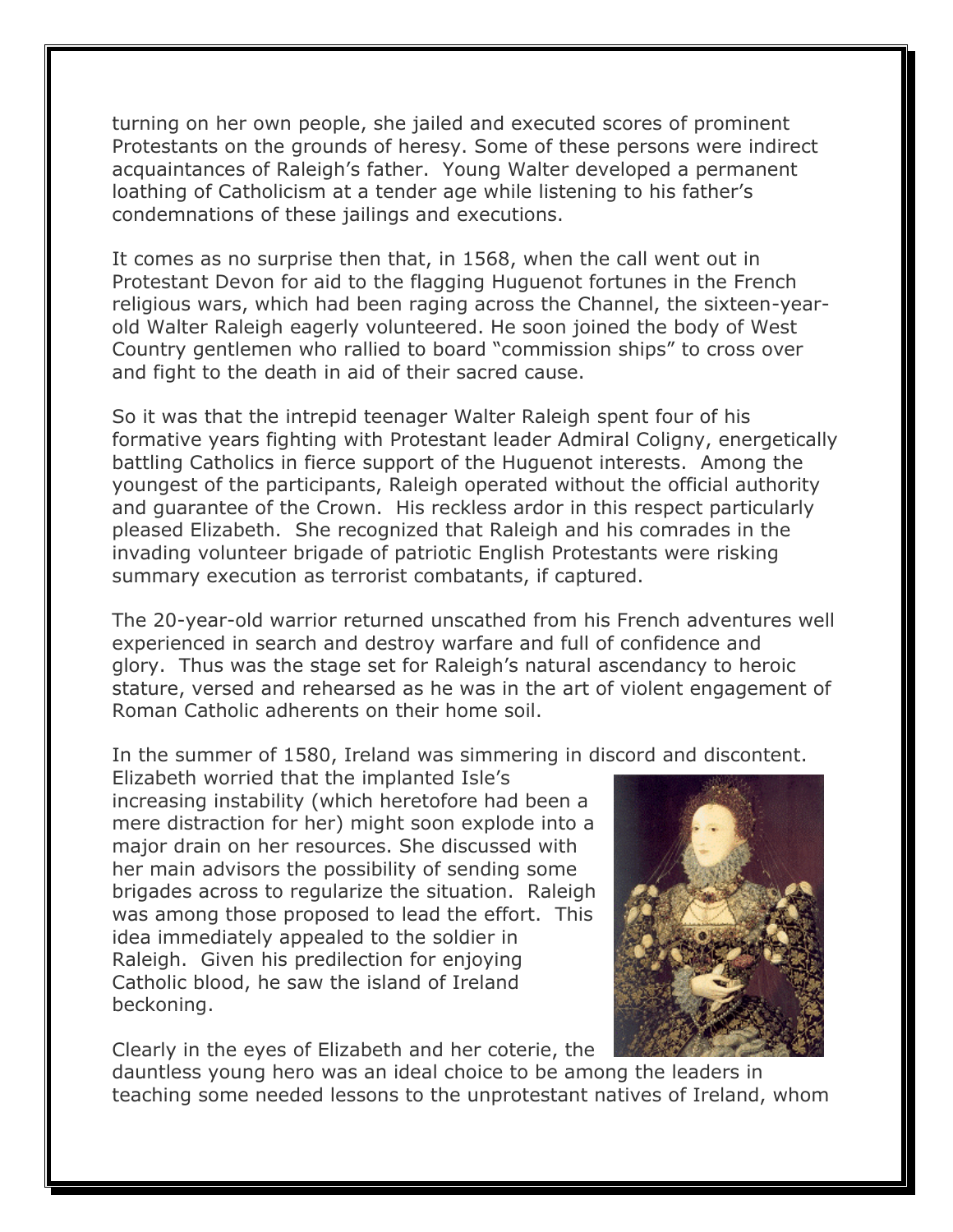they regarded as politically dangerous, impudent, restless and primitive. Adding to their concerns was their realization that the ancient Statutes of Kilkenny were being increasingly ignored. The statutes, which had been enacted hundreds of years earlier by English and Anglo-Norman occupiers, established a permanent system of legal and social apartheid to keep the natives down.

Moreover, the Crown was distressed because certain members of the implanted nobility had for some time been daring to protest the systemic colonialist degradations going on around them. For example, certain Anglo-Norman families, such as the de Burghs, the Fitzgeralds, the Butlers and the Ormonds whose ancestors had come over with the first waves of invaders, had become inculturated to the extent that their sympathies and instincts were unacceptably Irish. Certain branches of these families had become fierce defenders of the integrity of Ireland, the land of their birth. Consequently, it was becoming clear to Elizabeth that intervention and supervision were called for.

Throughout sixteenth-century England, the Irish were assumed to be universally disloyal to the Crown. They were seen to consort with Spaniards and Italians. Indeed, many English believed that the Irish supported the Papacy primarily because it was politically anti-English. And aside from politics, an immense cultural scorn of the Irish people ran through English public opinion. Irish people were quite simply regarded as savages. Upon his arrival, Raleigh's attitude toward them clearly reflected that mind set.

For example, according to Robert Lacey, a leading British Raleigh scholar,

## "When he went to the jungles of South America, Walter Raleigh was to treat the naked and hostile indigenous people of the Guiana swamps with more respect and kindness than he ever showed the Irish ."

When Raleigh landed in Cork, he almost immediately made his presence felt by hanging, drawing and quartering James Fitzgerald, a descendant of a settler family who had "gone native," or so Raleigh had been informed. Later that summer, responding in vengeance, the Fitzgerald family murdered Sir Peter Carew, who was a member of Raleigh's brigade and Raleigh's first cousin– ambushing him far out in the Irish countryside away from the protection of the English garrison.

This eye-for-an-eye retribution by an implanted noble family hostile to the governance from London and sympathetic to Irish autonomy seems to have set off the short-tempered Raleigh in a most horrifying manner. His depredations continued and intensified. That autumn, a party of Spanish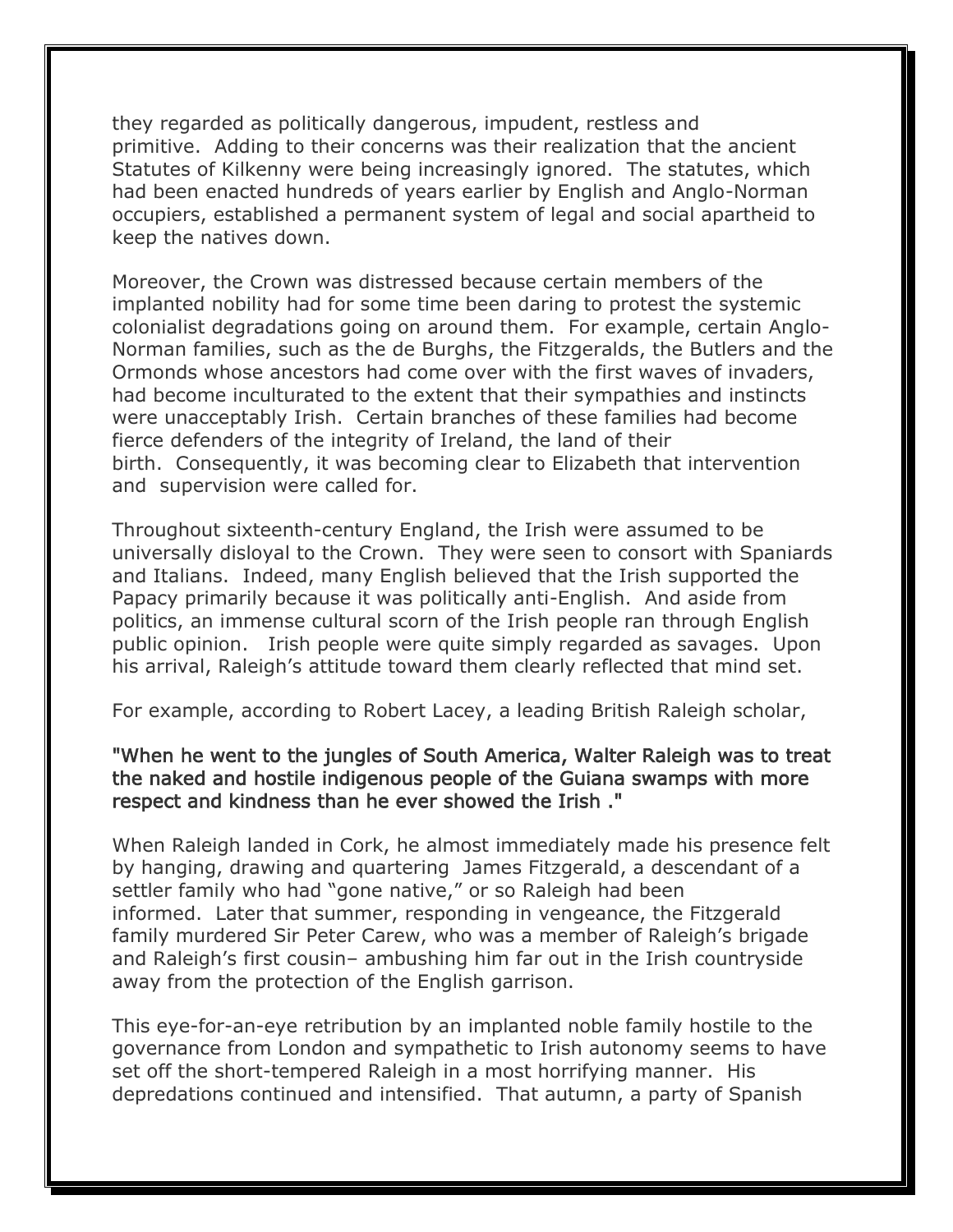and Italian mercenaries landed at Smerwick (St. Mary's Town ) off the coast of Munster near Dingle Bay. They had been commissioned by the Pope to strengthen the Irish revolt against the cruel anti-Catholic administration of the island by its masters at Westminster. What ensued is best conveyed by another quote from Robert Lacey:

"It was the good fortune of the English that these foreigners provided the sort of help that the Irish rebels did not need. The Irish strength in their guerilla war was the ability of raiding parties to lay their ambushes and then to disburse into the woods and marshes. There was no single focus that their pursuers could follow, no fortress that they could siege or destroy. But this elaborately armed phalanx of foreign soldiers was anything but a quickmoving guerilla band and, if possible, was still worse suited to Irish conditions than the English, for they knew even less about the terrain and they could not even speak a language that Irish sympathizers might understand. Isolated out on the Smerwick peninsula, the unfortunate foreigners quickly prepared a temporary fort for themselves and "dug in" preparing for a face-to face confrontation."

After four days of bombardment by Raleigh's cannons and muskets, the makeshift fort, hopelessly isolated, capitulated on November 9, 1580. There were more than four hundred Spaniards and Italians inside, plus over a hundred Irish men and women. Although white surrender flags and cries of "misericordia" had issued forth late in that day from the collapsing makeshift fort, Raleigh and his men decided to slaughter all of its occupants– allegedly without discussion or hesitation. It fell to Raleigh to orchestrate the mass killings. He accomplished it with such dispatch that in a matter of hours he and his company could stand back and contemplate with satisfaction six hundred stripped corpses which the "chief of party," Lord Gray of Wilton, later described with a sigh of satisfaction as "gallant and good personages to behold."

Soon after the wholesale massacre at Smerwick, tales of Raleigh's savagery spread over Ireland like wildfire. The Smerwick abomination was followed by other cruelties by Raleigh throughout his stint in the country.

For his efficiency at bloody work, Raleigh was rewarded by the Crown with the gift of Barry Court, a ruin of a villa that formed a part of a large spread of land near Rostellan Castle. It included the whole northern side of Cork Harbor, land on which Queenstown was later built. Eventually his rights in this reward were technically extinguished when he was unable to continue funding its ongoing needs for repairs.